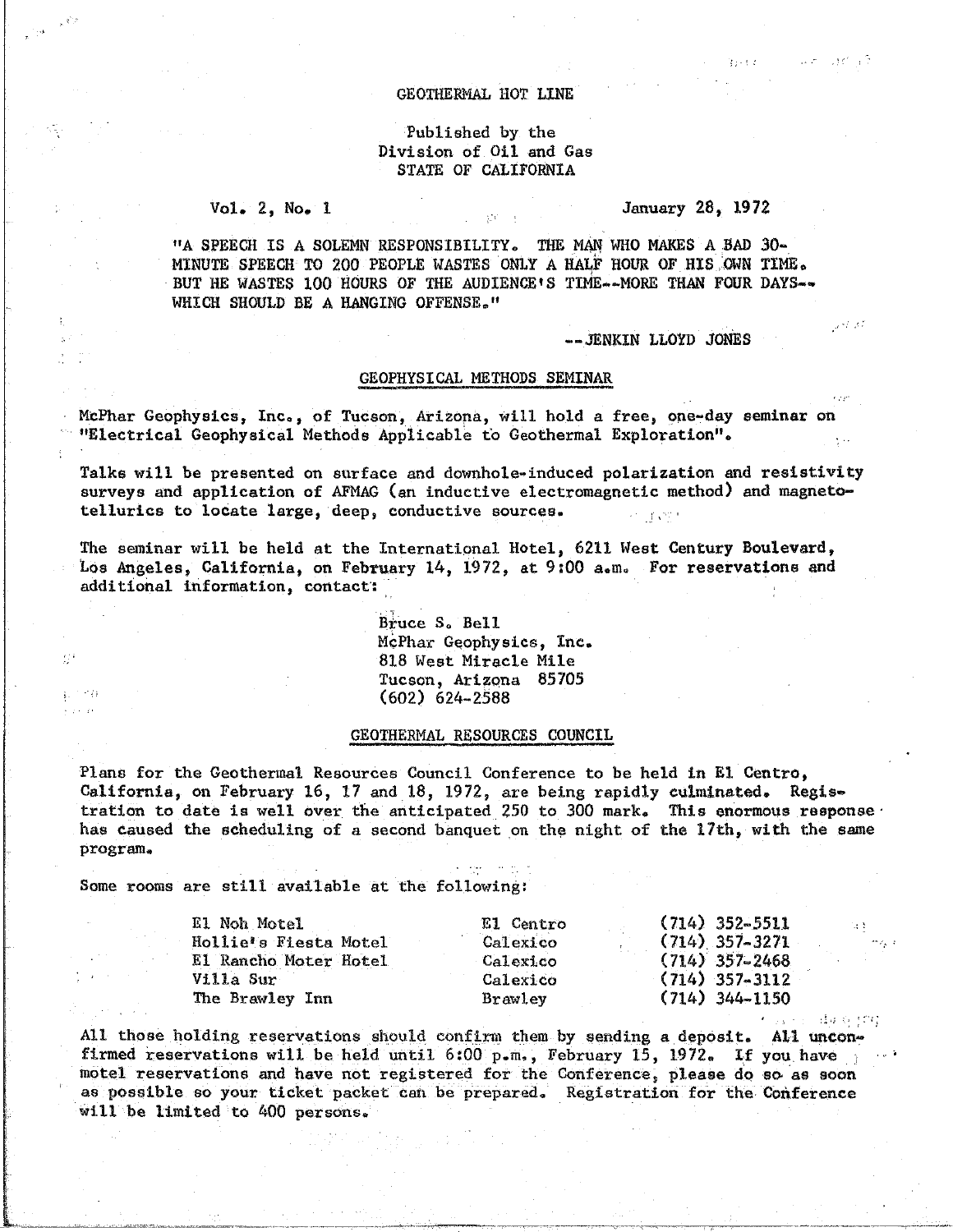### DRILLING UNDER WAY IN IMPERIAL VALLEY

Magma Power Co., in a joint venture with San Diego Gas and Electric Co., has begun a drilling program just south of the Salton Sea in Imperial County, California. The first well, "Magmamax" 1, drilled to a total depth of  $2800<sub>\pm</sub>$ ", is in Section 33, T. 11 S., R. 13 E., S.B.B.& M., and was temporarily suspended after casing was run. The second<br>well in the program, "Dearborn" 1, Sec. 30, T. 12 S., R. 13 E., S.B.B.& M., was spudded on January 23, 1972.

The wells are being drilled to produce geothermal fluids for a Magmamax power plant system. San Diego Gas and Electric Co. has announced that they are definitely interested in the construction of a power plant at a later date and not merely seeking geological data.

#### GEYSERS FIELD LANDSCAPING AND BEAUTIFICATION

Landscaping and beautification have become a major undertaking at The Geysers, where Union Oil Co. of California acts as operator for itself, Magma Power Co. of Los Angeles, and Thermal Power Co. of San Francisco. 计计算过度 反线 保险人

The steam gathering lines are being camouflaged to blend with the natural foliage and soil. The program calls for all pipelines, old and new, to be finished in a bayberry color.

Road construction, clearing of drillsites, and construction of generating plants are now being carefully planned to blend in with the natural environment.

Replanting of native grasses, trees, and shrubs has become a major project and Union has engaged an environmental horticulturist from the University of California at Davis. Wild oats, rye, and other grasses are being planted, using the hydro-mulching system, for immediate ground cover to prevent erosion. For long-term growth, they are planting such native trees as Big Leaf Maple, Chamise, California Buckeye, Coastal White Thorn, Digger Pine, several varieties of oak, and many others.  $\mathbb{R}^2$  and the second contribution of  $\mathbb{R}^2$ 

 $\mathbb{E}[\mathbb{E}_{\mathbb{E}}(f) \mathbb{E}(\mathbb{E}_{\mathbb{E}}(f) \mathbb{E}_{\mathbb{E}}(f) \mathbb{E}_{\mathbb{E}}(f) \mathbb{E}_{\mathbb{E}}(f) \mathbb{E}_{\mathbb{E}}(f) \mathbb{E}_{\mathbb{E}}(f) \mathbb{E}_{\mathbb{E}}(f) \mathbb{E}_{\mathbb{E}}(f) \mathbb{E}_{\mathbb{E}}(f) \mathbb{E}_{\mathbb{E}}(f) \mathbb{E}_{\mathbb{E}}(f) \mathbb{E}_{\mathbb{E}}(f) \mathbb{E}_{\mathbb{E}}($ 

Conservation and the conservation of the conservation of the  $\mathcal{L}(\mathcal{Q},\omega) = \{ \mathcal{L}(\mathcal{Q},\omega) \mid \mathcal{L}(\mathcal{Q},\omega) \in \mathcal{L}(\mathcal{Q},\omega) \}$ 

THE REPORT OF THE PARTY OF THE PARTY OF THE SAME PRANCISCO.  $\mathcal{L} = \{ \mathcal{L} \mathcal{L} \mathcal{L} \mathcal{L} \mathcal{L} \mathcal{L} \mathcal{L} \mathcal{L} \mathcal{L} \mathcal{L} \mathcal{L} \mathcal{L} \mathcal{L} \mathcal{L} \mathcal{L} \mathcal{L} \mathcal{L} \mathcal{L} \mathcal{L} \mathcal{L} \mathcal{L} \mathcal{L} \mathcal{L} \mathcal{L} \mathcal{L} \mathcal{L} \mathcal{L} \mathcal{L} \mathcal{L} \mathcal{L} \mathcal{L} \mathcal{L} \mathcal{L} \mathcal{L} \mathcal{L} \$ 

Mr. J. T. Kuwada of Rogers Engineering Co., Inc., has developed a new downhole pumping system (patents pending) for geothermal wells. This system is designed to be used in wells that would normally foul or seal off if brines were allowed to flash within the well bore. TEUN TREATER

This new system maximizes production of hot water for use in "binary fluid" (closed systems) power plants and power plants utilizing turbines that can operate on two-phase  $flow$ . 新城市(1) (2) 中的 (1) (1) 平方法律规、内部的物质。

The system is free of two of the more critical depth limitations imposed on deep well vertical pumpe: maximum shaft length and operating pressures. It requires only about 80 percent of the capital investment of a deep well vertical pump and half the horsepower. Maintenance cost savings should prove to be significat because the new system has no downhole moving parts. (see issues 1 and 7, 1971)

## ARTICLES OF INTEREST

#### ATLANTA ECONOMIC REVIEW - December, 1971

"Geothermal Energy, Its Future and Economics," an 18-page article by Joseph C. Horvath and Robert L. Chaffin, is a survey of the country's energy crisis. The authors strongly

 $\overline{2}$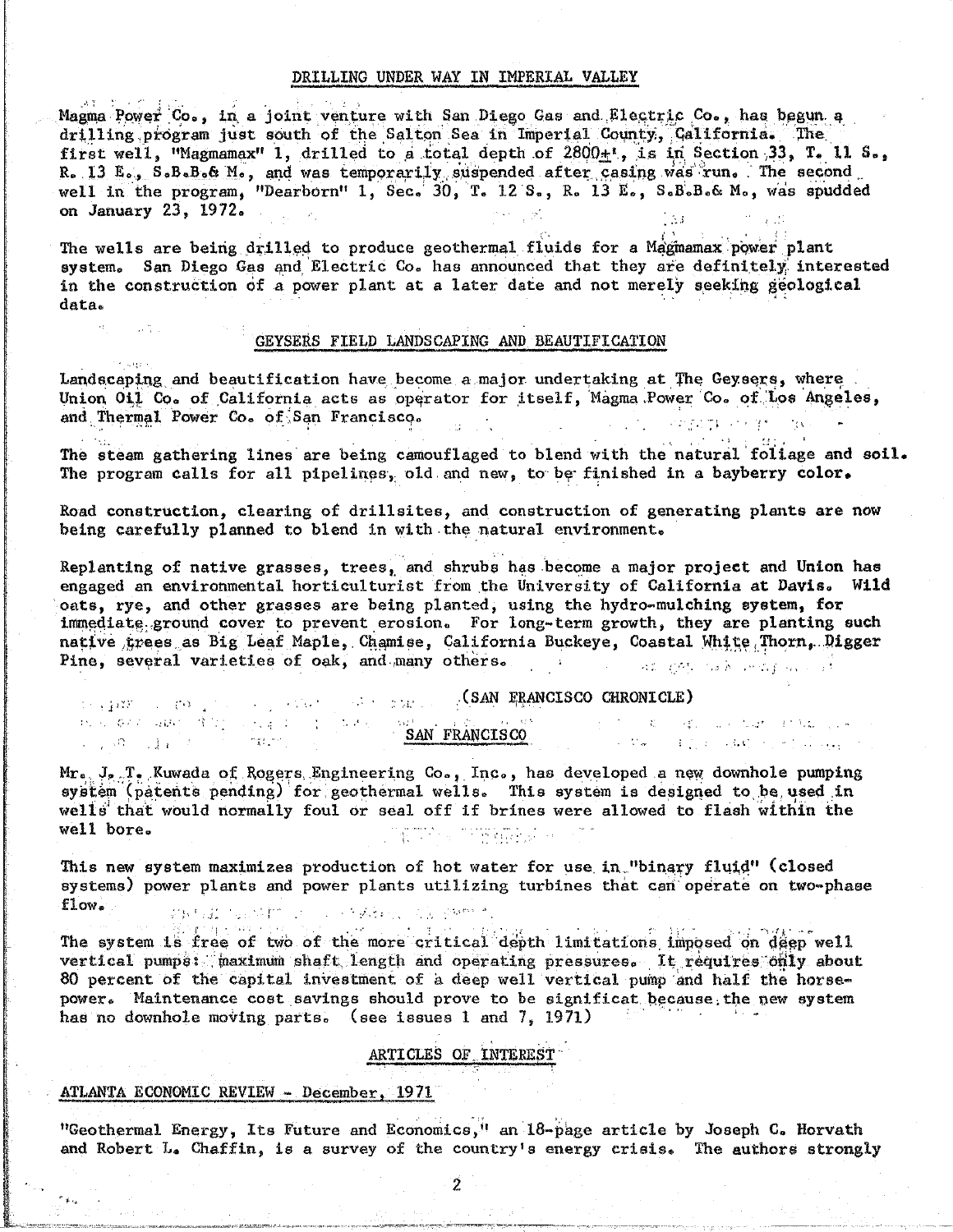support geothermal energy as the most immediately feasible energy source to supplement the nation's burgeoning demands for electric power.

Copies are available at \$1.00 each from:

ATLANTA ECONOMIC REVIEW 33 Gilmer Street, S.E. Atlanta, GA 30303

### SCIENTIFIC AMERICAN - January, 1972

An 8-page article entitled "Geothermal Power," by Joseph Barnea (Director, Resources and Transport Division, United Nations), discusses exploration programs and various methods of exploitation of geothermal resources. "At this stage it is impossible to estimate the magnitude of the exploitable resources of geothermal energy that lie hidden under our feet in the earth's crust. The world's energy needs and exciting recent discoveries, however, certainly warrant a great effort of exploration for this ready-made store of energy."

Copies are available at \$1.00 each from:

的复数医细菌病

الر .

الدارية والمرابطة والمرادي

# SCIENTIFIC AMERICAN, INC. 415 Madison Avenue New York, NY 10017

### INTERNATIONAL INSTITUTE FOR GEOTHERMAL RESEARCH - PISA, ITALY

Dr. Giancarlo Facca reported the following items:

The periodical "Geothermics" will be published quarterly under the supervision  $1.$ of C. J. Banwell, T. Boldizsar, M. Hayakawa, E. A. Lubimova, J. R. McNitt, T. Meidav, G. Palmason, and E. Tongiorgi. The review will include information gathered by the Heat Flow Committee and progress reports on the UN geothermal projects. The proceedings of the Pisa Symposium will be published in special editions of the periodical during 1972. "Geothermics" is distributed by Maxwell Scientific International of New York (Pergamon Press).

 $\sim$  96%.

- 2. In collaboration with the Natural Resources Division of the United Nations, the Institute is planning a World Geothermal Catalogue/Atlas. Participants in the project are the International Volcanological Association and the International Committee on Heat Flow.
- The Institute is carrying out a new series of investigations at the Larderello  $3<sub>e</sub>$ field. A precision topographical survey, new gravimetric measurements, microseismic survey, heat flow measurements, and publication of a comprehensive monograph are planned.
- The Institute is also making an infrared survey of the geothermal areas in 4. Tuscany, Latium, and Campi Flegrei, Italy. Two German organizations and an American company (Earth Resources Technology Satellites) are participating in this program.
- During the last two years, the Institute has investigated the utilization of 5. geothermal energy in greenhouses for controlling soil temperatures. Another program in progress is investigating the use of natural hot waters in the culture of mushrooms.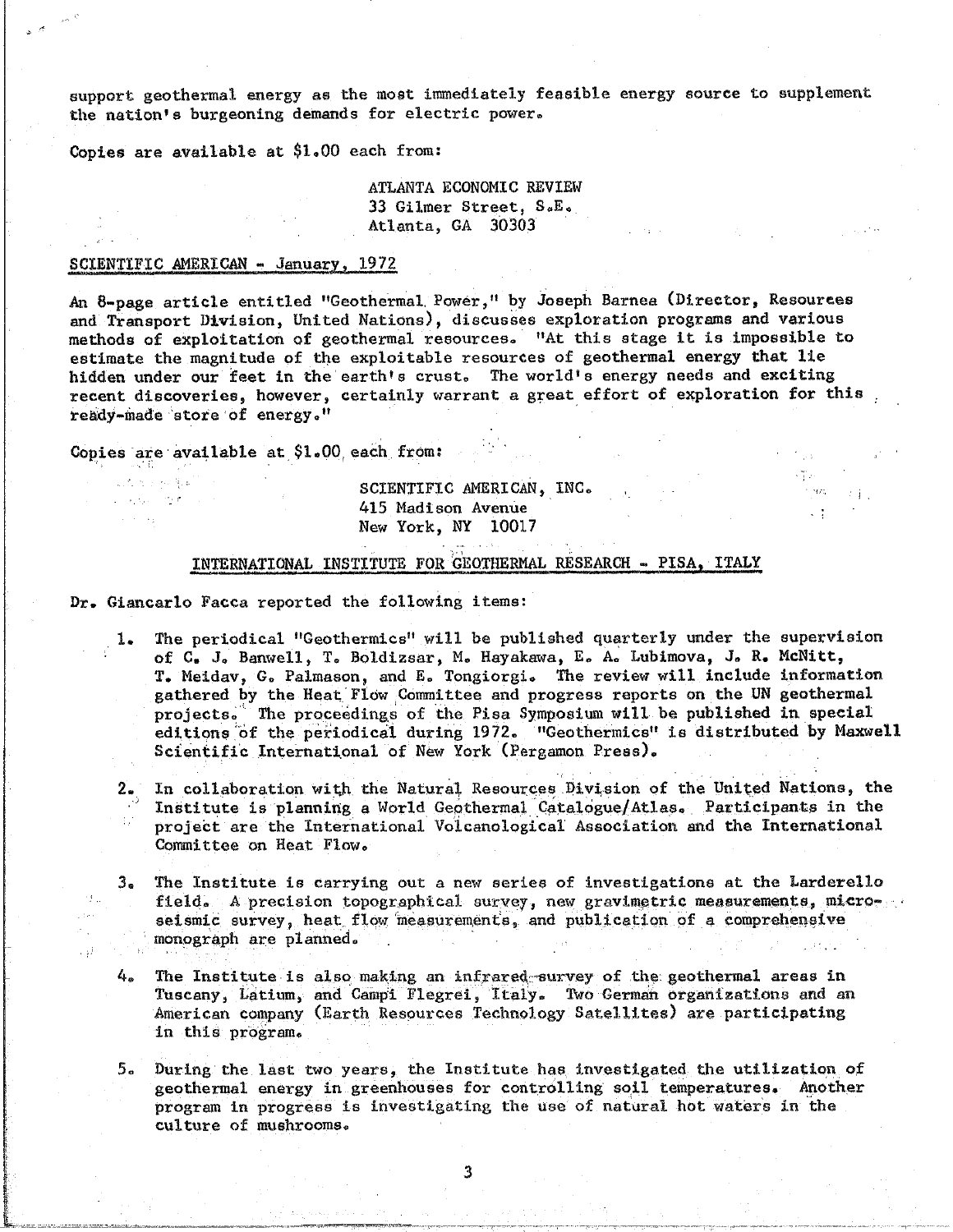As proposed by Professor Silvestri at the Pisa Symposium, a pilot plant, for 6. investigating the feasibility of a gravimetric loop activated by geothermal. energy, is under construction.

.<br>Note 1984 - 2005 - $7<sub>o</sub>$ The postgraduate geothermal courses will be continued. The mass of the set  $\label{eq:3.1} \mathbb{E}\left[\mathbb{E}_{\mathbf{a}}\left[\mathbb{E}_{\mathbf{a}}\right]\right] = \mathbb{E}\left[\mathbb{E}_{\mathbf{a}}\left[\mathbb{E}_{\mathbf{a}}\right]\right] = \mathbb{E}\left[\mathbb{E}_{\mathbf{a}}\left[\mathbb{E}_{\mathbf{a}}\right]\right] = \mathbb{E}\left[\mathbb{E}_{\mathbf{a}}\left[\mathbb{E}_{\mathbf{a}}\right]\right] = \mathbb{E}\left[\mathbb{E}_{\mathbf{a}}\left[\mathbb{E}_{\mathbf{a}}\right]\right] = \mathbb{E}\left[\mathbb{E}_{\mathbf$ COLORADO SCHOOL OF MINES "MINERAL INDUSTRIES BULLETIN'S and the state of the

The January, 1972, issue (Vol. 15, No. 1) of the Colorado "Mineral Industries Bulletin" is devoted to Part 2 of "Geothermal Energy: Geology, Exploration and Developments" by Dr. L. Trowbridge Grose, Colorado School of Mines. Part 1 was mentioned in the November. 1. 医血管上皮出血 自然一切的 化三氟酸钠  $1971,$  issue.  $\sim 10^{-1}$ 

## **ABSTRACT**

e aktor komunisti se se se se se se **apolikaci.**<br>El mesto se num se se se se se se se se se se se se de dona de se fanot en se se se se aportante formal. Part 2 is a review of the geology and geothermal energy development in the following countries, which are currently commercially producing electric and the state of the state of the state of the state of the state of the state of the state of the state of the state of the state of the state of th power from geothermal steam: United States, Iceland, Italy, Japan, Mexico, New Zealand, and Russia. Six other countries should have geothermal energy production in a few years, and at least 19 others are in the investigative stages. Current economics and governmental legislation in the United States . are summarized. A select bibliography on the geology and exploration for geothermal energy in significant areas of the world is included.

 $\gamma_1 \rightarrow 1$  .

的复数人名英格兰人姓氏卡斯特的变体 医精神病 医血管下腺炎 化乙酰胺 计字

Copies of the bulletin are available at 50 cents each from:

# Colorado School of Mines Golden, Colorado 80401 a di sebagai kembangkan di Salam dan berasa di sebagai di sebagai di sebagai di sebagai di sebagai di sebagai<br>Kelurusan pengangkan di sebagai di sebagai di sebagai di sebagai di sebagai di sebagai di sebagai di sebagai d

## HOT LINE SUBSCRIPTION DEADLINE

The February issue of the "Hot Line" (Vol. 2, No. 2) will be the last free issue! If you have not sent in \$3.00 for your 1972 subscription by March 1, 1972, your name will be removed from the mailing list. In order to avoid errors and delays in receiving your "Hot Line;" be sure to include the exact address and name of the person (or company, etc.) who is to receive the subscription. DON'T DELAY, DO IT TODAY!

 $\mathcal{P}_{\Sigma}(\zeta^{*}\mathcal{P}) \geq \mathcal{E}(\phi(\zeta^{*} \setminus G)) \geq \mathcal{E}(\zeta^{*} \setminus \zeta^{*})$ 

いい性 なめがい バー・ファー・ス

i i Tij 5, α έ

建球 计相同程序 化自动试验 的复数人名英格兰

an an arbaysang Alba (an pintot

Direct all correspondence to:<br>
We Geothermal Hot Line<br>
Division of 011 and Gas<br>
The Content of Content of Content of Content of Content of Content of Content<br>
Second of Content of Content of Content of Content of Contents **Sacramento, California 95814** 

If you wish to submit a newsworthy item, please make it as concise and complete as possible and include your name, address, and phone number.

 $# # #$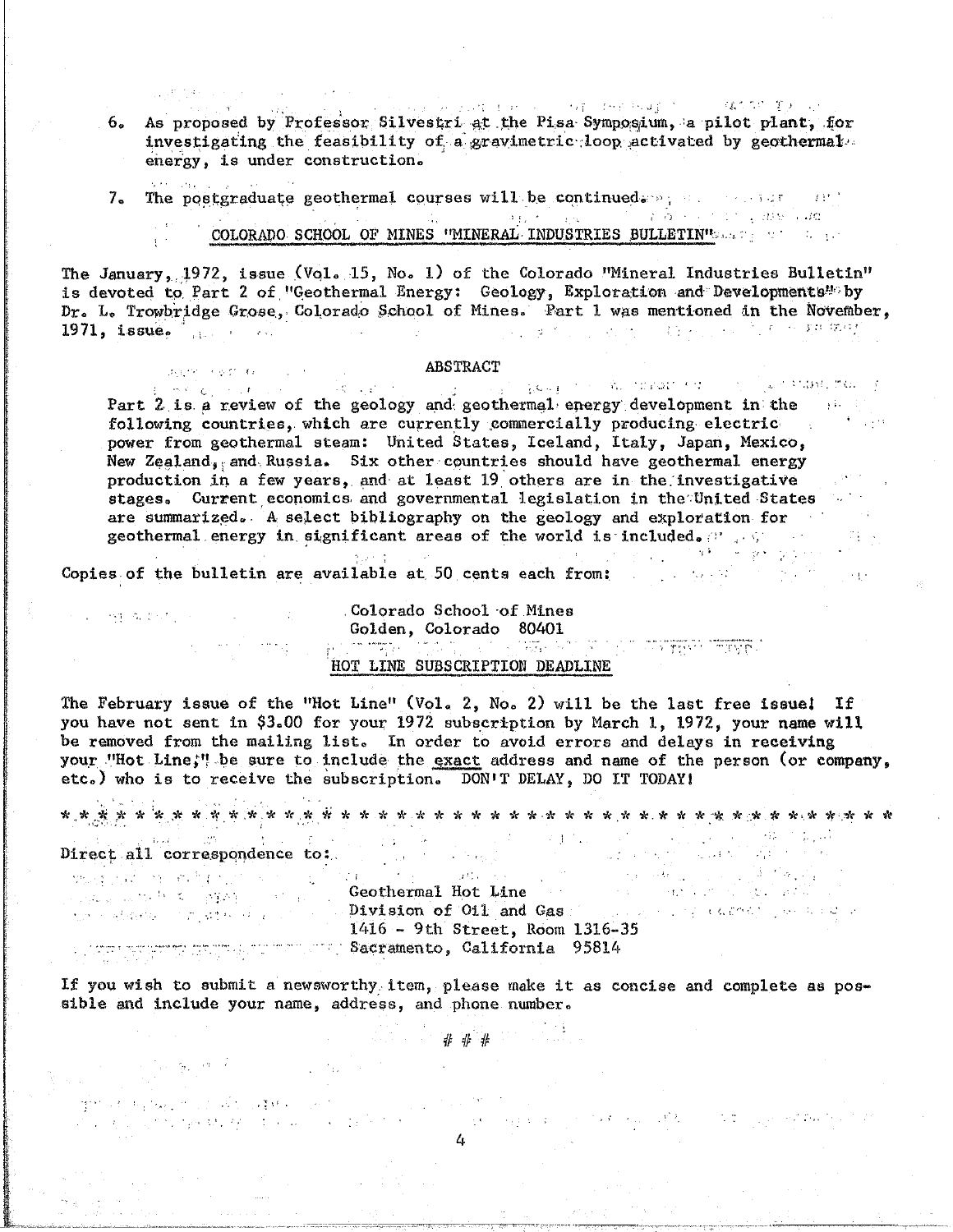# ADDENDA<br>GEOTHERMAL HOT LINE GEOTHERMAL HOT SIN ISSUE NO. 0

.<br>Jeremiya<br>Jeremiya

GEOTHERMAL RESOURCES COUNCIL<br>EL CENTRO CONFERENCE NOTES EL CENTRO CONFERENCE NOTES FEBRUARY 16, 17, AND 18, 17, AND 18, 17, AND 18, 1972.<br>The contract of the contract of the contract of the contract of the contract of the contract of the contract o

 $A_n = \frac{1}{n}$ times. (see issue Noo 8, "Geothermal Hot Line")

Following, for your information, is a list of important notes concerning the Conference:

- 1. Captain Parker, Commanding Officer of the Naval Air Facility in El Centro, has generously provided two buses for local transportation. It is hoped that the generously provided two buses for local transportation in the local transportation of the local transportation remainder of the transportation needs can be provided by private cars.
- 2. Transportation for the Cerro Prieto field trip will be by train from Mexicali.<br>Transportation from El Centro to Mexicali Must be by Navy bus or private car. There is a possibility that train transportation can be arranged from El Centro.  $T$  is a possibility that the possibility transportation can be arranged from E1Centro.  $\frac{1}{2}$ Final details will be announced at the beginning of the Conference.
- $\overline{3}$  and  $\overline{3}$  aliens planning to go into Mexico for the field trip must have a proper visit  $\overline{3}$ in order to return to the United States\_
- 4. The field trip should take less than 8 hours; however, it cannot be guaranteed.
- the material process the major and the major aircraft service service services in the strike. It is not one of the strike. has not ended before the Conference, the following alternative means of the following means of the following means of the following means of the following means of the following means of the following means of the means of must be used:

| City         | $\operatorname{\sf Car}$<br>Rental | Bus |        |
|--------------|------------------------------------|-----|--------|
| San Diego    | Yes                                | Yes | $Yes*$ |
| Ontario      | Yes                                |     | No     |
| Palm Springs | Yes                                | Nο  | No     |
| Phoenix      | Yes                                | Yes | No     |
| Los Angeles  | Yesi                               | Yes | No     |
|              |                                    |     |        |

\*Imperial Air Lines, San Diego - (7].4) 357-3781 (limited service)

The Geothermal Resources Council would like to thank all those who are generously donating<br>their time, energy, and resources to make this Conference a success. Captain Parker of the Naval Air Facility in El Centro has offered transportation, audio-visual equipment, and man- $N_{\rm max}$  . Sue Calcullity in Equipment in Equipment of the field transportation, and manipulated transportation, and  $\epsilon$ power. Sue Colwell has spent untold hours making arrangements for facilities and services.

> david no anderson, Secretary<br>Oscalarist Decentery Compat Geothermal Resources Council